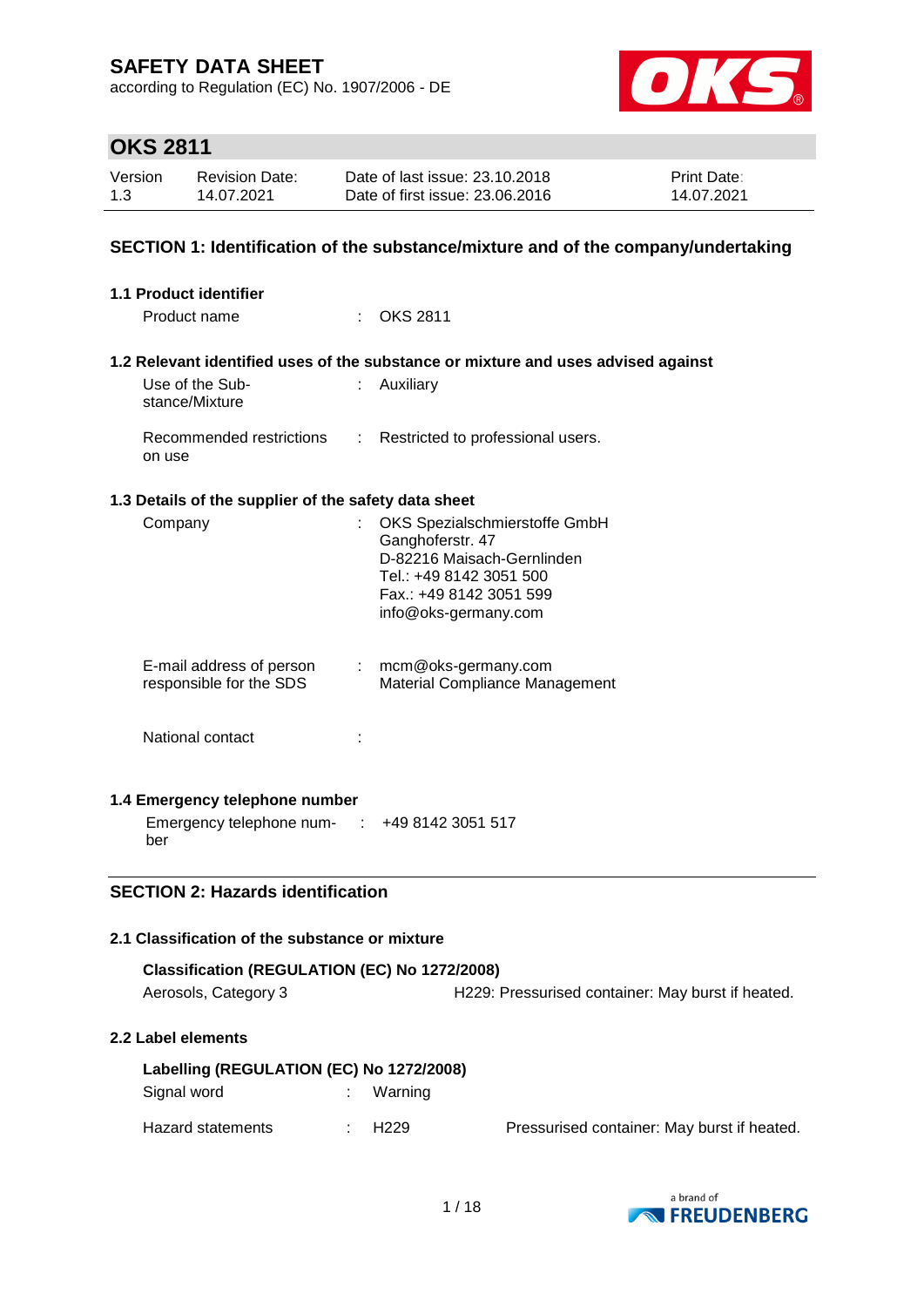according to Regulation (EC) No. 1907/2006 - DE



# **OKS 2811**

| Version<br>1.3 | <b>Revision Date:</b><br>14.07.2021 | Date of last issue: 23.10.2018<br>Date of first issue: 23,06,2016 |                                                                                                      | <b>Print Date:</b><br>14.07.2021 |
|----------------|-------------------------------------|-------------------------------------------------------------------|------------------------------------------------------------------------------------------------------|----------------------------------|
|                | Precautionary statements            | <b>Prevention:</b>                                                |                                                                                                      |                                  |
|                |                                     | P <sub>210</sub>                                                  | Keep away from heat, hot surfaces, sparks,<br>open flames and other ignition sources. No<br>smoking. |                                  |
|                |                                     | P <sub>251</sub>                                                  | Do not pierce or burn, even after use.                                                               |                                  |
|                |                                     | Storage:                                                          |                                                                                                      |                                  |
|                |                                     | $P410 + P412$                                                     | Protect from sunlight. Do not expose to<br>temperatures exceeding 50 $^{\circ}$ C/ 122 $^{\circ}$ F. |                                  |

#### **Additional Labelling**

EUH208 Contains Sodium Cocoamphopropionate. May produce an allergic reaction. 0,18 % by mass of the contents are flammable.

#### **2.3 Other hazards**

This substance/mixture contains no components considered to be either persistent, bioaccumulative and toxic (PBT), or very persistent and very bioaccumulative (vPvB) at levels of 0.1% or higher.

### **SECTION 3: Composition/information on ingredients**

#### **3.2 Mixtures**

Chemical nature : Active substance with propellant Aqueous solution **Solvent** 

#### **Components**

| Chemical name      | CAS-No.<br>EC-No.<br>Index-No.<br>Registration number | Classification            | Concentration<br>limits<br>M-Factor<br><b>Notes</b> | Concentration<br>(% w/w) |
|--------------------|-------------------------------------------------------|---------------------------|-----------------------------------------------------|--------------------------|
| Sodium Cocoampho-  |                                                       | Eye Dam.1; H318           |                                                     | $>= 0,1 - 1$             |
| propionate         | 946-533-0                                             | Skin Sens.1; H317         |                                                     |                          |
|                    | 01-2120750377-50-<br>XXXX                             |                           |                                                     |                          |
| sodium N-          | 137-16-6                                              | Acute Tox.2; H330         | > 34.5%                                             | $>= 0.1 - 1$             |
| lauroylsarcosinate | 205-281-5                                             | <b>Skin Irrit.2; H315</b> | Acute Tox.2,                                        |                          |
|                    |                                                       | Eye Dam.1; H318           | H330                                                |                          |
|                    | 01-2119527780-39-                                     |                           |                                                     |                          |
|                    | <b>XXXX</b>                                           |                           | $> 0 - 34.5 \%$<br>Acute Tox.4,<br>H332             |                          |

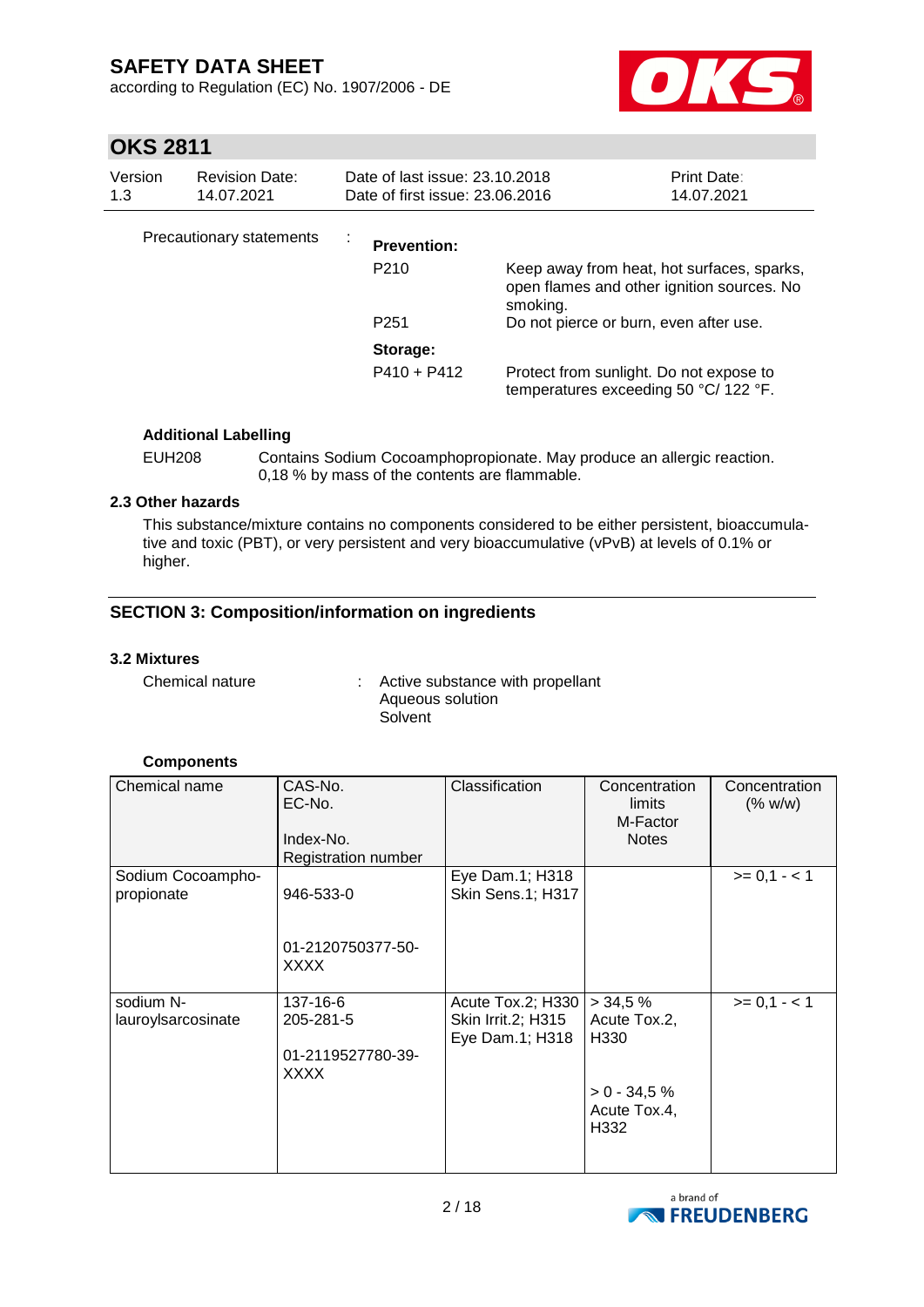according to Regulation (EC) No. 1907/2006 - DE



# **OKS 2811**

| Version<br>1.3                               | <b>Revision Date:</b><br>14.07.2021 |                         |  | Date of last issue: 23.10.2018<br>Date of first issue: 23.06.2016 | <b>Print Date:</b><br>14.07.2021 |                 |
|----------------------------------------------|-------------------------------------|-------------------------|--|-------------------------------------------------------------------|----------------------------------|-----------------|
|                                              |                                     |                         |  |                                                                   | $> 30 \%$<br>Eye Dam.1,          |                 |
|                                              |                                     |                         |  |                                                                   | $1 - 30 \%$<br>Eye Irrit.2,      |                 |
|                                              |                                     |                         |  |                                                                   | $> 30 \%$<br>Skin Irrit.2,       |                 |
|                                              |                                     |                         |  |                                                                   |                                  |                 |
|                                              |                                     |                         |  |                                                                   |                                  |                 |
| Amines, coco alkyl-<br>dimethyl, N-oxides    |                                     | 61788-90-7<br>263-016-9 |  | Skin Irrit.2; H315<br>Eye Dam.1; H318<br>Aquatic Acute1;<br>H400  |                                  | $>= 0.1 - 0.25$ |
| Substances with a workplace exposure limit : |                                     |                         |  |                                                                   |                                  |                 |
| dinitrogen oxide                             |                                     | 10024-97-2<br>233-032-0 |  | Ox. Gas1; H270<br>Press. GasLique-<br>fied gas; H280              |                                  | $>= 1 - 10$     |

For explanation of abbreviations see section 16.

#### **SECTION 4: First aid measures**

#### **4.1 Description of first aid measures**

| If inhaled              | : Remove person to fresh air. If signs/symptoms continue, get<br>medical attention.<br>Keep patient warm and at rest.<br>If unconscious, place in recovery position and seek medical<br>advice.<br>Keep respiratory tract clear.<br>If breathing is irregular or stopped, administer artificial respira-<br>tion. |
|-------------------------|-------------------------------------------------------------------------------------------------------------------------------------------------------------------------------------------------------------------------------------------------------------------------------------------------------------------|
| In case of skin contact | : Take off all contaminated clothing immediately.<br>Wash off immediately with soap and plenty of water.<br>Get medical attention immediately if irritation develops and<br>persists.<br>Wash clothing before reuse.<br>Thoroughly clean shoes before reuse.                                                      |
| In case of eye contact  | Rinse immediately with plenty of water, also under the eyelids,<br>for at least 10 minutes.<br>If eye irritation persists, consult a specialist.                                                                                                                                                                  |

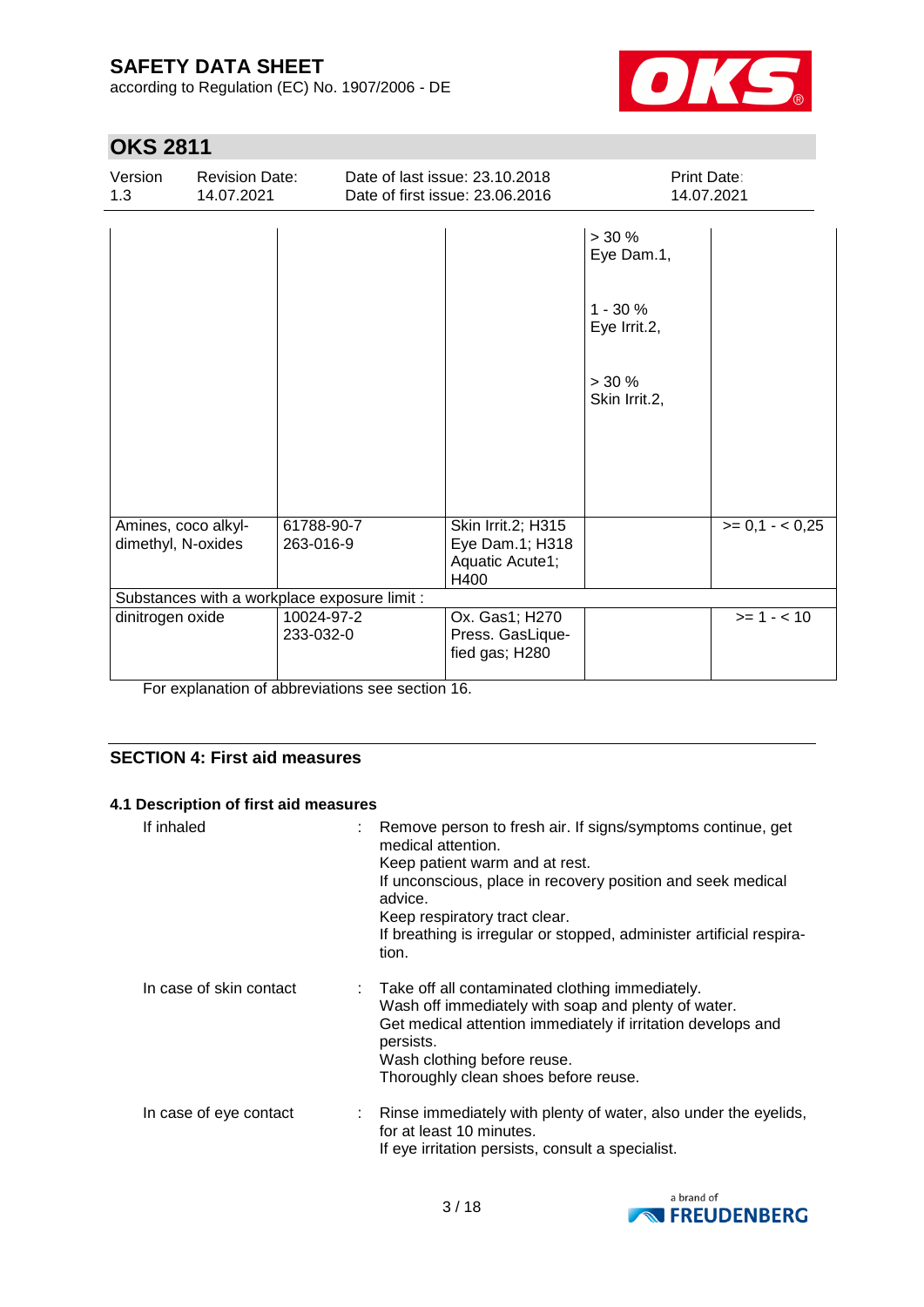according to Regulation (EC) No. 1907/2006 - DE



# **OKS 2811**

| Version<br>1.3 | <b>Revision Date:</b><br>14.07.2021     | Date of last issue: 23.10.2018<br>Date of first issue: 23.06.2016                                                     | <b>Print Date:</b><br>14.07.2021 |
|----------------|-----------------------------------------|-----------------------------------------------------------------------------------------------------------------------|----------------------------------|
| If swallowed   |                                         | Move the victim to fresh air.<br>Keep respiratory tract clear.<br>Do NOT induce vomiting.<br>Rinse mouth with water.  |                                  |
|                |                                         | 4.2 Most important symptoms and effects, both acute and delayed                                                       |                                  |
| Symptoms       |                                         | : Allergic appearance                                                                                                 |                                  |
| <b>Risks</b>   |                                         | May cause an allergic skin reaction.                                                                                  |                                  |
|                |                                         | 4.3 Indication of any immediate medical attention and special treatment needed                                        |                                  |
| Treatment      |                                         | The first aid procedure should be established in consultation<br>with the doctor responsible for industrial medicine. |                                  |
|                | <b>SECTION 5: Firefighting measures</b> |                                                                                                                       |                                  |
|                | 5.1 Extinguishing media                 |                                                                                                                       |                                  |

| Suitable extinguishing media      | Use water spray, alcohol-resistant foam, dry chemical or car-<br>bon dioxide. |
|-----------------------------------|-------------------------------------------------------------------------------|
| Unsuitable extinguishing<br>media | : High volume water jet                                                       |

#### **5.2 Special hazards arising from the substance or mixture**

| Hazardous combustion prod- : Carbon oxides |                       |
|--------------------------------------------|-----------------------|
| ucts                                       | Nitrogen oxides (NOx) |

#### **5.3 Advice for firefighters**

| Special protective equipment<br>for firefighters | -11 | In the event of fire, wear self-contained breathing apparatus.<br>Use personal protective equipment. Exposure to decomposi-<br>tion products may be a hazard to health.                    |
|--------------------------------------------------|-----|--------------------------------------------------------------------------------------------------------------------------------------------------------------------------------------------|
| Further information                              |     | Standard procedure for chemical fires.<br>Collect contaminated fire extinguishing water separately. This<br>must not be discharged into drains.<br>Cool containers/tanks with water spray. |

### **SECTION 6: Accidental release measures**

#### **6.1 Personal precautions, protective equipment and emergency procedures**

| Personal precautions | Evacuate personnel to safe areas.                          |
|----------------------|------------------------------------------------------------|
|                      | Ensure adequate ventilation.                               |
|                      | Do not breathe vapours or spray mist.                      |
|                      | Refer to protective measures listed in sections 7 and 8.   |
|                      | Only qualified personnel equipped with suitable protective |

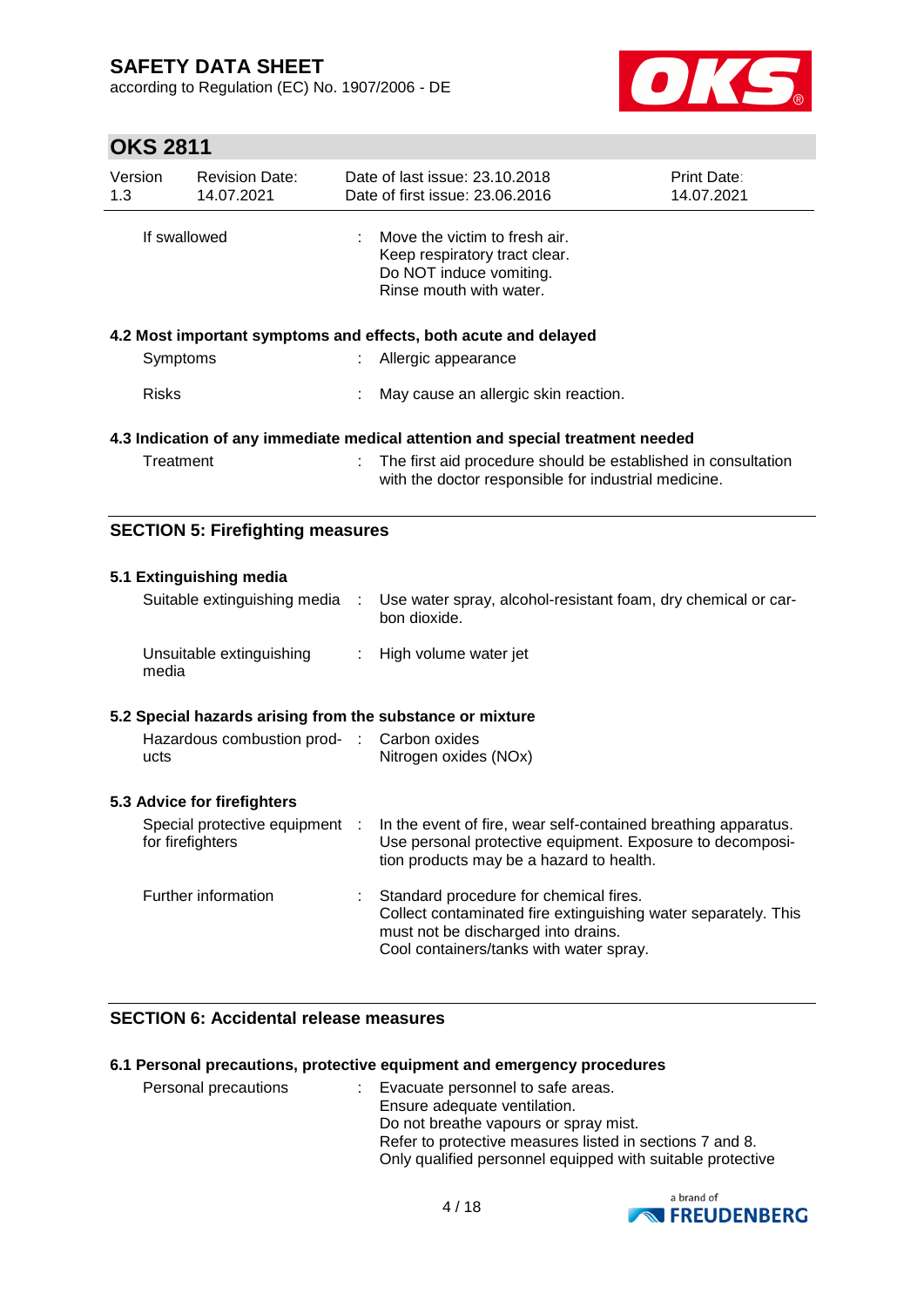according to Regulation (EC) No. 1907/2006 - DE



# **OKS 2811**

| Version<br>1.3          | <b>Revision Date:</b><br>14.07.2021 | Date of last issue: 23.10.2018<br>Date of first issue: 23.06.2016                                                                                                                                                      | <b>Print Date:</b><br>14.07.2021                                                                                                                                                                                                                                                                    |  |  |  |  |  |
|-------------------------|-------------------------------------|------------------------------------------------------------------------------------------------------------------------------------------------------------------------------------------------------------------------|-----------------------------------------------------------------------------------------------------------------------------------------------------------------------------------------------------------------------------------------------------------------------------------------------------|--|--|--|--|--|
|                         |                                     | equipment may intervene.                                                                                                                                                                                               |                                                                                                                                                                                                                                                                                                     |  |  |  |  |  |
|                         | 6.2 Environmental precautions       |                                                                                                                                                                                                                        |                                                                                                                                                                                                                                                                                                     |  |  |  |  |  |
|                         | Environmental precautions           | Try to prevent the material from entering drains or water<br>courses.<br>Prevent further leakage or spillage if safe to do so.<br>Local authorities should be advised if significant spillages<br>cannot be contained. |                                                                                                                                                                                                                                                                                                     |  |  |  |  |  |
|                         |                                     | 6.3 Methods and material for containment and cleaning up                                                                                                                                                               |                                                                                                                                                                                                                                                                                                     |  |  |  |  |  |
| Methods for cleaning up |                                     |                                                                                                                                                                                                                        | : Contain spillage, and then collect with non-combustible ab-<br>sorbent material, (e.g. sand, earth, diatomaceous earth, ver-<br>miculite) and place in container for disposal according to local<br>/ national regulations (see section 13).<br>Keep in suitable, closed containers for disposal. |  |  |  |  |  |

#### **6.4 Reference to other sections**

For personal protection see section 8.

### **SECTION 7: Handling and storage**

#### **7.1 Precautions for safe handling**

| Advice on safe handling | : Do not use in areas without adequate ventilation.<br>Do not breathe vapours or spray mist.<br>In case of insufficient ventilation, wear suitable respiratory<br>equipment.<br>Avoid contact with skin and eyes.<br>For personal protection see section 8.<br>Persons with a history of skin sensitisation problems or asth-<br>ma, allergies, chronic or recurrent respiratory disease should<br>not be employed in any process in which this mixture is being<br>used.<br>Smoking, eating and drinking should be prohibited in the ap-<br>plication area.<br>Wash hands and face before breaks and immediately after<br>handling the product.<br>Do not get in eyes or mouth or on skin.<br>Do not get on skin or clothing.<br>Do not ingest.<br>These safety instructions also apply to empty packaging which<br>may still contain product residues.<br>Pressurized container: protect from sunlight and do not ex-<br>pose to temperatures exceeding 50 °C. Do not pierce or burn,<br>even after use. |
|-------------------------|------------------------------------------------------------------------------------------------------------------------------------------------------------------------------------------------------------------------------------------------------------------------------------------------------------------------------------------------------------------------------------------------------------------------------------------------------------------------------------------------------------------------------------------------------------------------------------------------------------------------------------------------------------------------------------------------------------------------------------------------------------------------------------------------------------------------------------------------------------------------------------------------------------------------------------------------------------------------------------------------------------|
| Hygiene measures        | Wash face, hands and any exposed skin thoroughly after<br>handling.                                                                                                                                                                                                                                                                                                                                                                                                                                                                                                                                                                                                                                                                                                                                                                                                                                                                                                                                        |

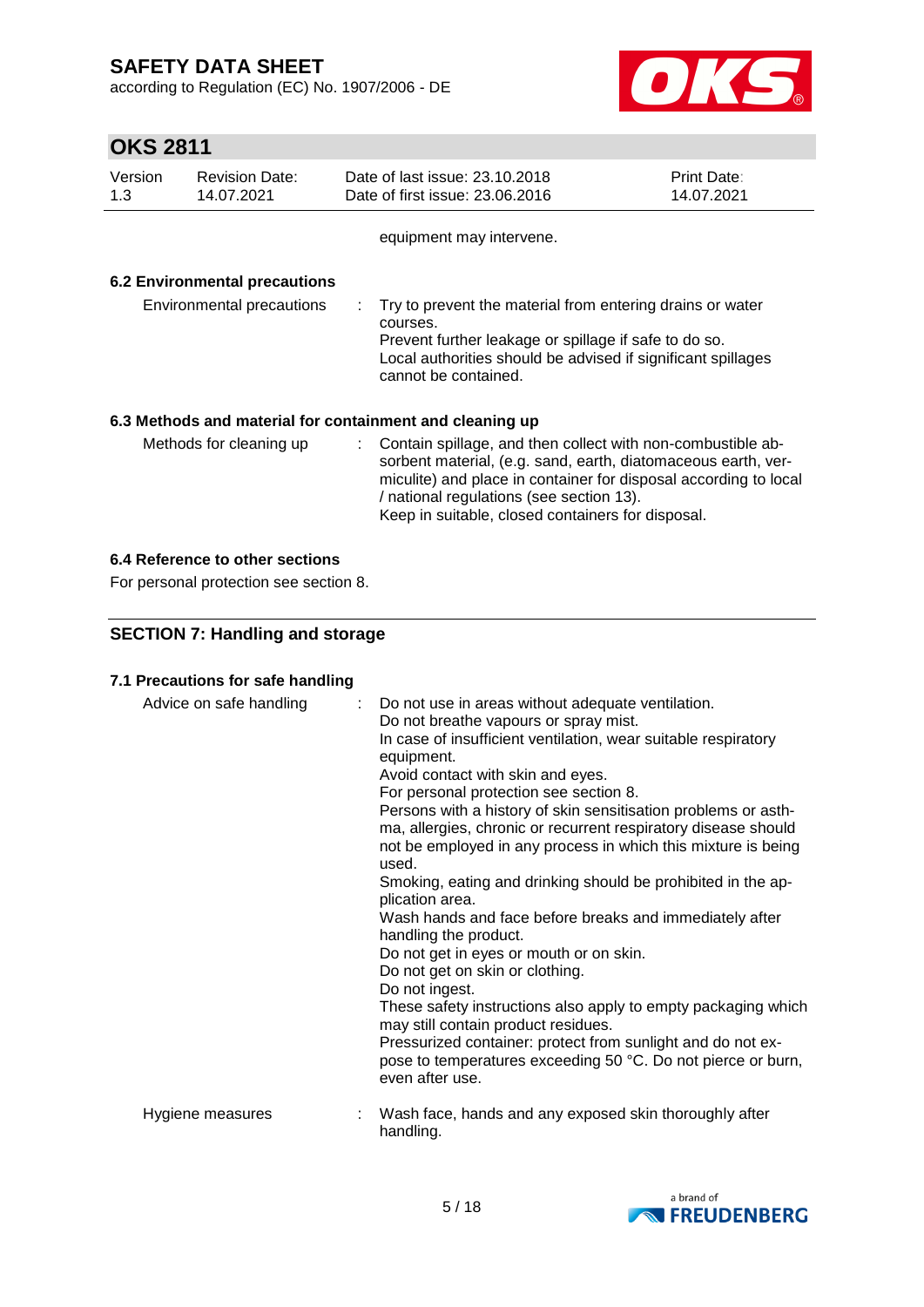according to Regulation (EC) No. 1907/2006 - DE



# **OKS 2811**

| Version | Revision Date: | Date of last issue: 23.10.2018  | <b>Print Date:</b> |
|---------|----------------|---------------------------------|--------------------|
| 1.3     | 14.07.2021     | Date of first issue: 23,06,2016 | 14.07.2021         |

#### **7.2 Conditions for safe storage, including any incompatibilities**

| Requirements for storage<br>areas and containers | ÷. | BEWARE: Aerosol is pressurized. Keep away from direct sun<br>exposure and temperatures over 50 °C. Do not open by force<br>or throw into fire even after use. Do not spray on flames or<br>red-hot objects. Store in accordance with the particular na-<br>tional regulations. |
|--------------------------------------------------|----|--------------------------------------------------------------------------------------------------------------------------------------------------------------------------------------------------------------------------------------------------------------------------------|
|                                                  |    | Protect from frost.                                                                                                                                                                                                                                                            |
| Storage class (TRGS 510)                         |    | 2B, Aerosol cans and lighters                                                                                                                                                                                                                                                  |
| 7.3 Specific end use(s)<br>Specific use(s)       |    | Specific instructions for handling, not required.                                                                                                                                                                                                                              |

#### **SECTION 8: Exposure controls/personal protection**

#### **8.1 Control parameters**

#### **Occupational Exposure Limits**

| Components           | CAS-No.                                                                      | Value type (Form | Control parameters | <b>Basis</b>   |  |  |
|----------------------|------------------------------------------------------------------------------|------------------|--------------------|----------------|--|--|
|                      |                                                                              |                  |                    |                |  |  |
|                      |                                                                              | of exposure)     |                    |                |  |  |
| dinitrogen oxide     | 10024-97-2                                                                   | AGW              | $100$ ppm          | DE TRGS        |  |  |
|                      |                                                                              |                  | 180 mg/m3          | 900            |  |  |
|                      |                                                                              |                  |                    |                |  |  |
|                      |                                                                              |                  |                    | $(2009-07-02)$ |  |  |
| Peak-limit: excur-   | 2(11)                                                                        |                  |                    |                |  |  |
|                      |                                                                              |                  |                    |                |  |  |
| sion factor (catego- |                                                                              |                  |                    |                |  |  |
| ry)                  |                                                                              |                  |                    |                |  |  |
| Further information  | When there is compliance with the OEL and biological tolerance values, there |                  |                    |                |  |  |
|                      |                                                                              |                  |                    |                |  |  |
|                      | is no risk of harming the unborn child                                       |                  |                    |                |  |  |

#### **Derived No Effect Level (DNEL) according to Regulation (EC) No. 1907/2006:**

| Substance name   | End Use        | Exposure routes | Potential health ef-          | Value         |
|------------------|----------------|-----------------|-------------------------------|---------------|
|                  |                |                 | fects                         |               |
| propane-1,2-diol | <b>Workers</b> | Inhalation      | Long-term systemic<br>effects | 168 $mg/m3$   |
|                  | <b>Workers</b> | Inhalation      | Long-term local ef-<br>fects  | $10$ mg/m $3$ |

#### **Predicted No Effect Concentration (PNEC) according to Regulation (EC) No. 1907/2006:**

| Substance name   | <b>Environmental Compartment</b> | Value             |
|------------------|----------------------------------|-------------------|
| propane-1,2-diol | Water                            | 260 mg/l          |
|                  | Marine water                     | $26 \text{ mg/l}$ |
|                  | Fresh water sediment             | 572 mg/kg         |
|                  | Marine sediment                  | 57,2 mg/kg        |
|                  | Soil                             | 50 mg/kg          |

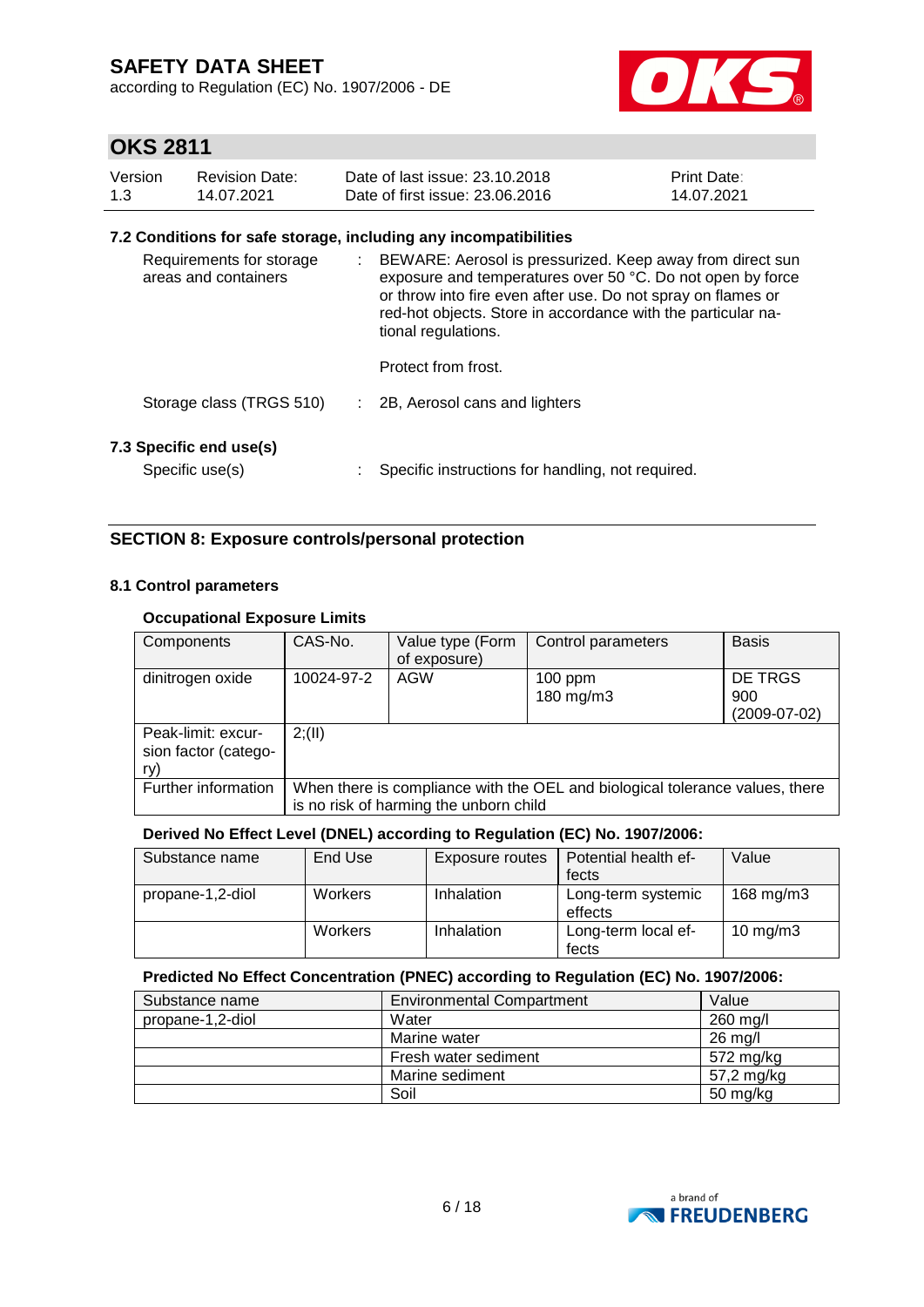according to Regulation (EC) No. 1907/2006 - DE



## **OKS 2811**

| Version | <b>Revision Date:</b> | Date of last issue: 23.10.2018  | <b>Print Date:</b> |
|---------|-----------------------|---------------------------------|--------------------|
| 1.3     | 14.07.2021            | Date of first issue: 23,06,2016 | 14.07.2021         |

#### **8.2 Exposure controls**

#### **Engineering measures**

Handle only in a place equipped with local exhaust (or other appropriate exhaust).

| Personal protective equipment                                         |  |                                                                                                                                                                                                                                                                                                                                                                              |  |  |  |
|-----------------------------------------------------------------------|--|------------------------------------------------------------------------------------------------------------------------------------------------------------------------------------------------------------------------------------------------------------------------------------------------------------------------------------------------------------------------------|--|--|--|
| Eye protection                                                        |  | Safety glasses with side-shields                                                                                                                                                                                                                                                                                                                                             |  |  |  |
| Hand protection<br>Material<br>Break through time<br>Protective index |  | Nitrile rubber<br>$>10$ min<br>Class 1                                                                                                                                                                                                                                                                                                                                       |  |  |  |
| Remarks                                                               |  | For prolonged or repeated contact use protective gloves. The<br>break through time depends amongst other things on the<br>material, the thickness and the type of glove and therefore<br>has to be measured for each case.<br>The selected protective gloves have to satisfy the specifica-<br>tions of Regulation (EU) 2016/425 and the standard EN 374<br>derived from it. |  |  |  |
| Respiratory protection                                                |  | Use respiratory protection unless adequate local exhaust<br>ventilation is provided or exposure assessment demonstrates<br>that exposures are within recommended exposure guidelines.<br>Short term only                                                                                                                                                                     |  |  |  |
| Filter type                                                           |  | Filter type A-P                                                                                                                                                                                                                                                                                                                                                              |  |  |  |
| Protective measures                                                   |  | The type of protective equipment must be selected according<br>to the concentration and amount of the dangerous substance<br>at the specific workplace.<br>Choose body protection in relation to its type, to the concen-<br>tration and amount of dangerous substances, and to the spe-<br>cific work-place.                                                                |  |  |  |

#### **SECTION 9: Physical and chemical properties**

#### **9.1 Information on basic physical and chemical properties**

| : colourless      |
|-------------------|
| : characteristic  |
| No data available |
|                   |

pH : 7,5 (20 °C)

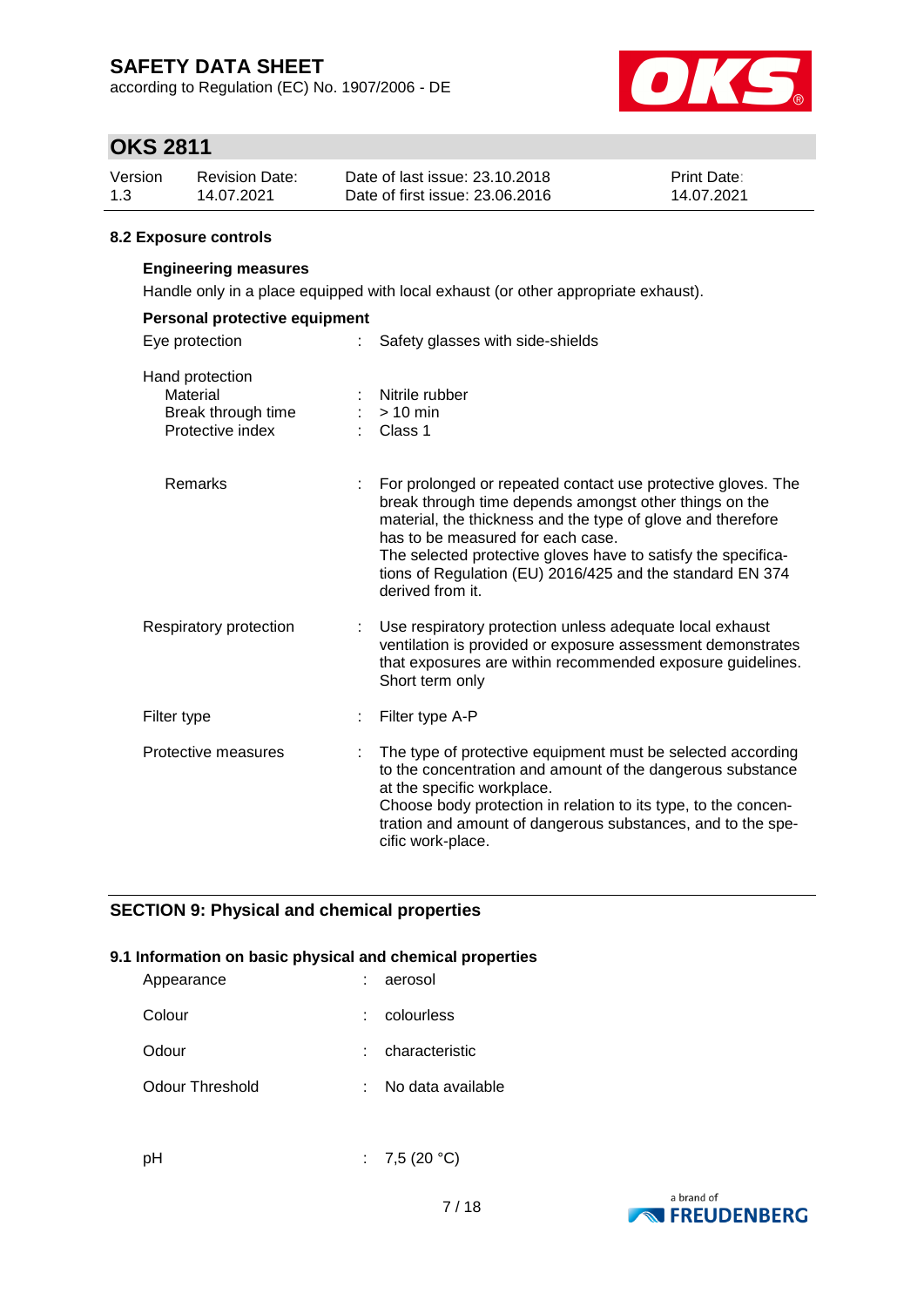according to Regulation (EC) No. 1907/2006 - DE



| Version<br>1.3 |                     | <b>Revision Date:</b><br>14.07.2021                 |           | Date of last issue: 23.10.2018<br>Date of first issue: 23.06.2016       | <b>Print Date:</b><br>14.07.2021 |
|----------------|---------------------|-----------------------------------------------------|-----------|-------------------------------------------------------------------------|----------------------------------|
|                |                     |                                                     |           | Concentration: 100 %                                                    |                                  |
|                |                     | Melting point/range                                 |           | No data available                                                       |                                  |
|                |                     | Boiling point/boiling range                         | ÷         | 100 °C<br>(1.013 hPa)                                                   |                                  |
|                | Flash point         |                                                     |           | Not applicable                                                          |                                  |
|                |                     | Evaporation rate                                    |           | No data available                                                       |                                  |
|                |                     | Flammability (solid, gas)                           |           | Not applicable                                                          |                                  |
|                |                     | Upper explosion limit / Upper<br>flammability limit | ÷.        | No data available                                                       |                                  |
|                |                     | Lower explosion limit / Lower<br>flammability limit | $\sim 10$ | No data available                                                       |                                  |
|                |                     | Vapour pressure                                     | ÷         | 6.000 hPa (20 °C)                                                       |                                  |
|                |                     | Relative vapour density                             | ÷         | No data available                                                       |                                  |
|                |                     | Relative density                                    |           | 1,05 $(20 °C)$<br>Reference substance: Water<br>The value is calculated |                                  |
|                | Density             |                                                     | ÷         | 1,05 g/cm3<br>(20 °C)                                                   |                                  |
|                | <b>Bulk density</b> |                                                     |           | No data available                                                       |                                  |
|                | Solubility(ies)     | Water solubility                                    | ÷         | soluble                                                                 |                                  |
|                |                     | Solubility in other solvents : No data available    |           |                                                                         |                                  |
|                | octanol/water       | Partition coefficient: n-                           |           | No data available                                                       |                                  |
|                |                     | Auto-ignition temperature                           | ÷         | 371 °C                                                                  |                                  |
|                |                     | Decomposition temperature                           | ÷         | No data available                                                       |                                  |
|                | Viscosity           | Viscosity, dynamic                                  |           | No data available                                                       |                                  |
|                |                     | Viscosity, kinematic                                |           | $<$ 20,5 mm2/s (40 °C)                                                  |                                  |
|                |                     | <b>Explosive properties</b>                         |           | Not explosive                                                           |                                  |
|                |                     | Oxidizing properties                                | ÷         | No data available                                                       |                                  |

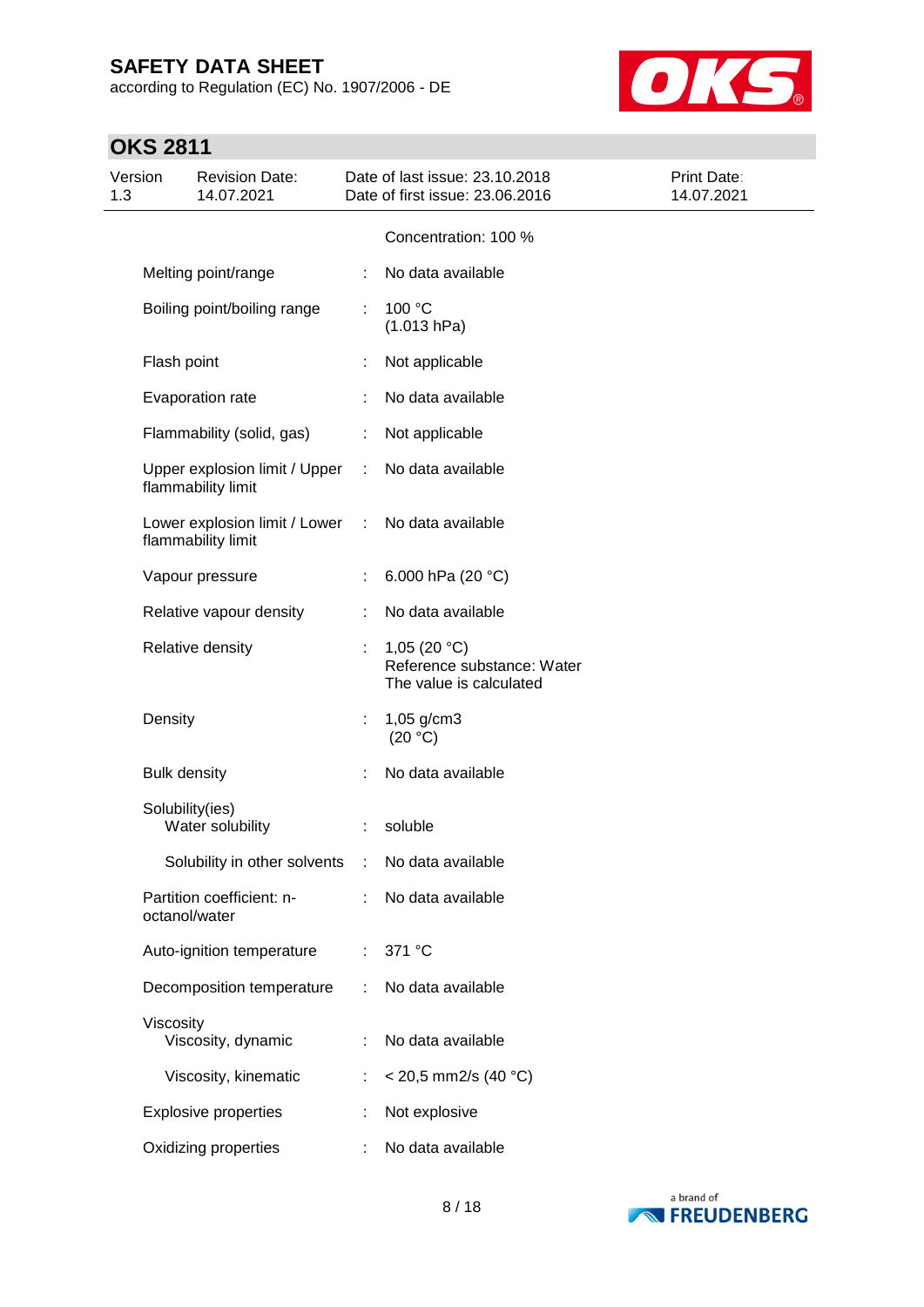according to Regulation (EC) No. 1907/2006 - DE



### **OKS 2811**

| Version                                | <b>Revision Date:</b>                     | Date of last issue: 23.10.2018  |                                                                    | <b>Print Date:</b> |
|----------------------------------------|-------------------------------------------|---------------------------------|--------------------------------------------------------------------|--------------------|
| 1.3                                    | 14.07.2021                                | Date of first issue: 23.06.2016 |                                                                    | 14.07.2021         |
| 9.2 Other information<br>Self-ignition | Sublimation point<br>Metal corrosion rate | ÷<br>÷<br>÷                     | No data available<br>Not corrosive to metals<br>not auto-flammable |                    |

#### **SECTION 10: Stability and reactivity**

#### **10.1 Reactivity**

No hazards to be specially mentioned.

#### **10.2 Chemical stability**

Stable under normal conditions.

| 10.3 Possibility of hazardous reactions |  |                                                               |  |  |
|-----------------------------------------|--|---------------------------------------------------------------|--|--|
| Hazardous reactions                     |  | : No dangerous reaction known under conditions of normal use. |  |  |
| <b>10.4 Conditions to avoid</b>         |  |                                                               |  |  |
| Conditions to avoid                     |  | No conditions to be specially mentioned.                      |  |  |

### **10.5 Incompatible materials**

#### **10.6 Hazardous decomposition products**

No decomposition if stored and applied as directed.

#### **SECTION 11: Toxicological information**

#### **11.1 Information on toxicological effects**

#### **Acute toxicity**

#### **Product:**

| .<br>Acute oral toxicity  | A. | Remarks: This information is not available.                                                                           |
|---------------------------|----|-----------------------------------------------------------------------------------------------------------------------|
| Acute inhalation toxicity |    | Symptoms: Inhalation may provoke the following symptoms:,<br>Respiratory disorder                                     |
|                           |    | Acute toxicity estimate: $>$ 5 mg/l<br>Exposure time: 4 h<br>Test atmosphere: dust/mist<br>Method: Calculation method |
| Acute dermal toxicity     |    | Symptoms: Redness, Local irritation                                                                                   |

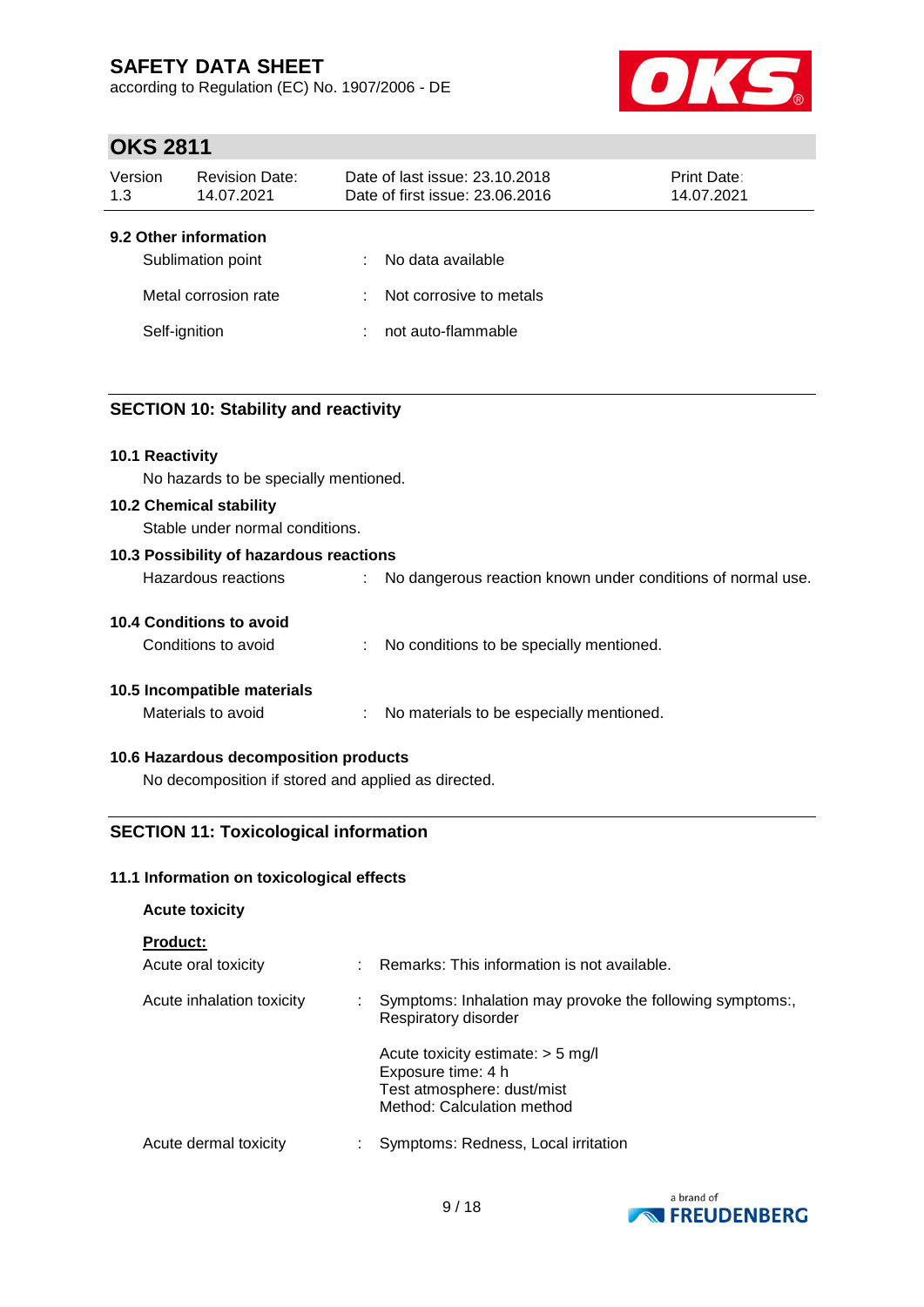according to Regulation (EC) No. 1907/2006 - DE



| 1.3 | Version<br><b>Revision Date:</b><br>14.07.2021            |    | Date of last issue: 23.10.2018<br>Date of first issue: 23.06.2016        | <b>Print Date:</b><br>14.07.2021 |  |  |  |
|-----|-----------------------------------------------------------|----|--------------------------------------------------------------------------|----------------------------------|--|--|--|
|     | Components:                                               |    |                                                                          |                                  |  |  |  |
|     | sodium N-lauroyIsarcosinate:<br>Acute inhalation toxicity | ÷  | LC50 (Rat): 0,5 mg/l<br>Exposure time: 4 h<br>Test atmosphere: dust/mist |                                  |  |  |  |
|     | <b>Skin corrosion/irritation</b>                          |    |                                                                          |                                  |  |  |  |
|     | Product:                                                  |    |                                                                          |                                  |  |  |  |
|     | Remarks                                                   | ÷  | This information is not available.                                       |                                  |  |  |  |
|     | Components:                                               |    |                                                                          |                                  |  |  |  |
|     | sodium N-lauroyIsarcosinate:                              |    |                                                                          |                                  |  |  |  |
|     | Result                                                    |    | Severe skin irritation                                                   |                                  |  |  |  |
|     | Amines, coco alkyldimethyl, N-oxides:                     |    |                                                                          |                                  |  |  |  |
|     | Result                                                    | t. | Irritating to skin.                                                      |                                  |  |  |  |
|     | Serious eye damage/eye irritation                         |    |                                                                          |                                  |  |  |  |
|     | <b>Product:</b><br>Remarks                                | t  | Contact with eyes may cause irritation.                                  |                                  |  |  |  |
|     | Components:                                               |    |                                                                          |                                  |  |  |  |
|     | <b>Sodium Cocoamphopropionate:</b>                        |    |                                                                          |                                  |  |  |  |
|     | Result                                                    |    | Risk of serious damage to eyes.                                          |                                  |  |  |  |
|     | sodium N-lauroylsarcosinate:                              |    |                                                                          |                                  |  |  |  |
|     | Result                                                    |    | Risk of serious damage to eyes.                                          |                                  |  |  |  |
|     | Amines, coco alkyldimethyl, N-oxides:                     |    |                                                                          |                                  |  |  |  |
|     | Result                                                    | t. | Risk of serious damage to eyes.                                          |                                  |  |  |  |
|     | Respiratory or skin sensitisation                         |    |                                                                          |                                  |  |  |  |
|     | Product:                                                  |    |                                                                          |                                  |  |  |  |
|     | Remarks                                                   | ÷  | This information is not available.                                       |                                  |  |  |  |
|     | Components:                                               |    |                                                                          |                                  |  |  |  |
|     | <b>Sodium Cocoamphopropionate:</b>                        |    |                                                                          |                                  |  |  |  |
|     | Assessment                                                | t  | May cause sensitisation by skin contact.                                 |                                  |  |  |  |

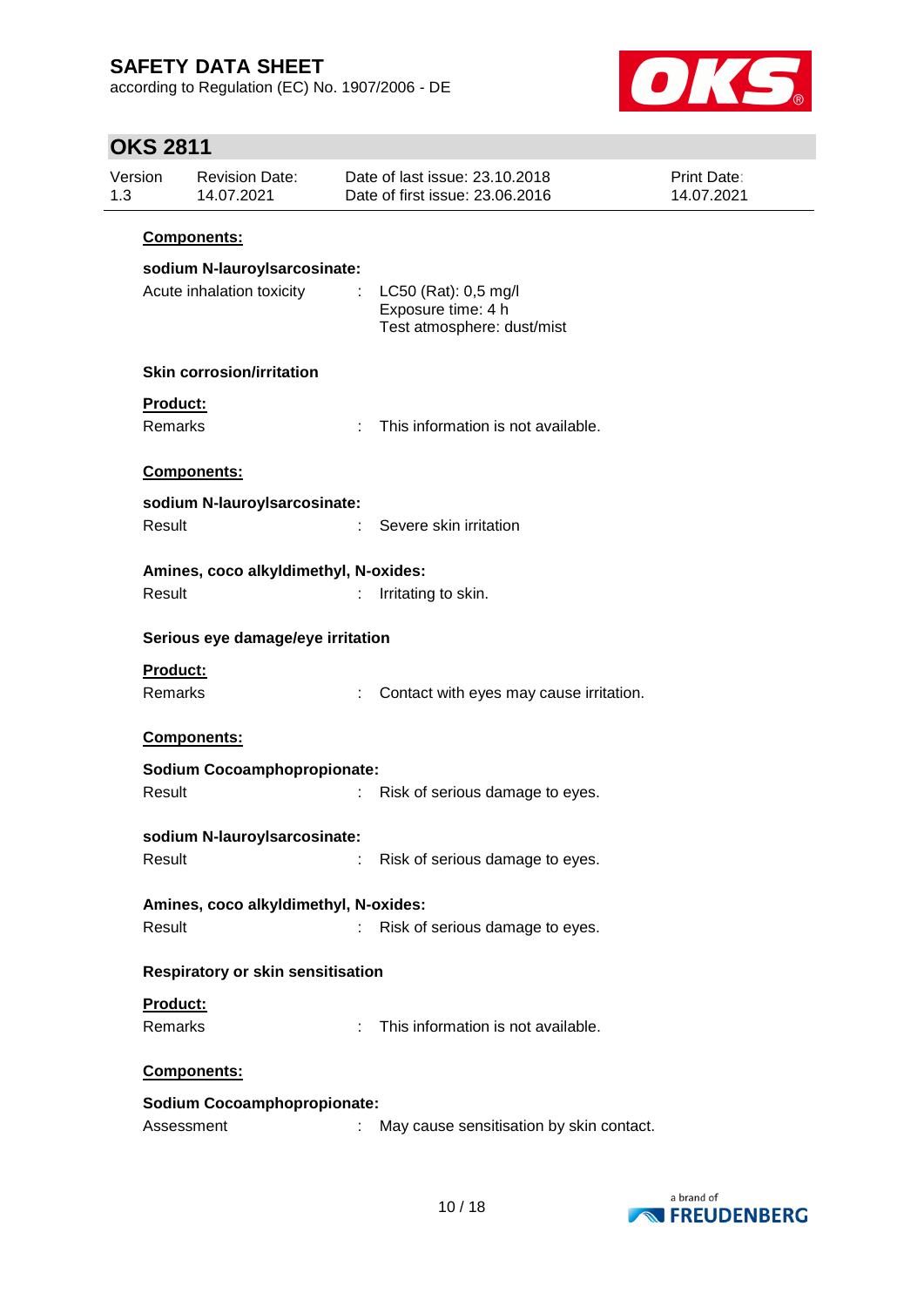according to Regulation (EC) No. 1907/2006 - DE



## **OKS 2811**

| Version<br>1.3 |                 | <b>Revision Date:</b><br>14.07.2021 |                           | Date of last issue: 23.10.2018<br>Date of first issue: 23.06.2016                               | Print Date:<br>14.07.2021 |
|----------------|-----------------|-------------------------------------|---------------------------|-------------------------------------------------------------------------------------------------|---------------------------|
|                |                 | <b>Germ cell mutagenicity</b>       |                           |                                                                                                 |                           |
|                | <b>Product:</b> |                                     |                           |                                                                                                 |                           |
|                |                 | Genotoxicity in vitro               |                           | : Remarks: No data available                                                                    |                           |
|                |                 | Genotoxicity in vivo                | $\mathbb{R}^{\mathbb{Z}}$ | Remarks: No data available                                                                      |                           |
|                |                 | Carcinogenicity                     |                           |                                                                                                 |                           |
|                | Product:        |                                     |                           |                                                                                                 |                           |
|                | <b>Remarks</b>  |                                     | ÷                         | No data available                                                                               |                           |
|                |                 | <b>Reproductive toxicity</b>        |                           |                                                                                                 |                           |
|                | <b>Product:</b> |                                     |                           |                                                                                                 |                           |
|                |                 | Effects on fertility                | $\mathbb{R}^n$            | Remarks: No data available                                                                      |                           |
|                | ment            | Effects on foetal develop-          |                           | : Remarks: No data available                                                                    |                           |
|                |                 | <b>Repeated dose toxicity</b>       |                           |                                                                                                 |                           |
|                | <b>Product:</b> |                                     |                           |                                                                                                 |                           |
|                | <b>Remarks</b>  |                                     |                           | This information is not available.                                                              |                           |
|                |                 | <b>Aspiration toxicity</b>          |                           |                                                                                                 |                           |
|                | <b>Product:</b> |                                     |                           |                                                                                                 |                           |
|                |                 | This information is not available.  |                           |                                                                                                 |                           |
|                |                 | <b>Further information</b>          |                           |                                                                                                 |                           |
|                | Product:        |                                     |                           |                                                                                                 |                           |
|                | Remarks         |                                     | ÷                         | Information given is based on data on the components and<br>the toxicology of similar products. |                           |

### **SECTION 12: Ecological information**

#### **12.1 Toxicity**

| <b>Product:</b>                                                                     |                              |
|-------------------------------------------------------------------------------------|------------------------------|
| Toxicity to fish                                                                    | : Remarks: No data available |
| Toxicity to daphnia and other : Remarks: No data available<br>aquatic invertebrates |                              |
| Toxicity to algae/aquatic                                                           | : Remarks: No data available |

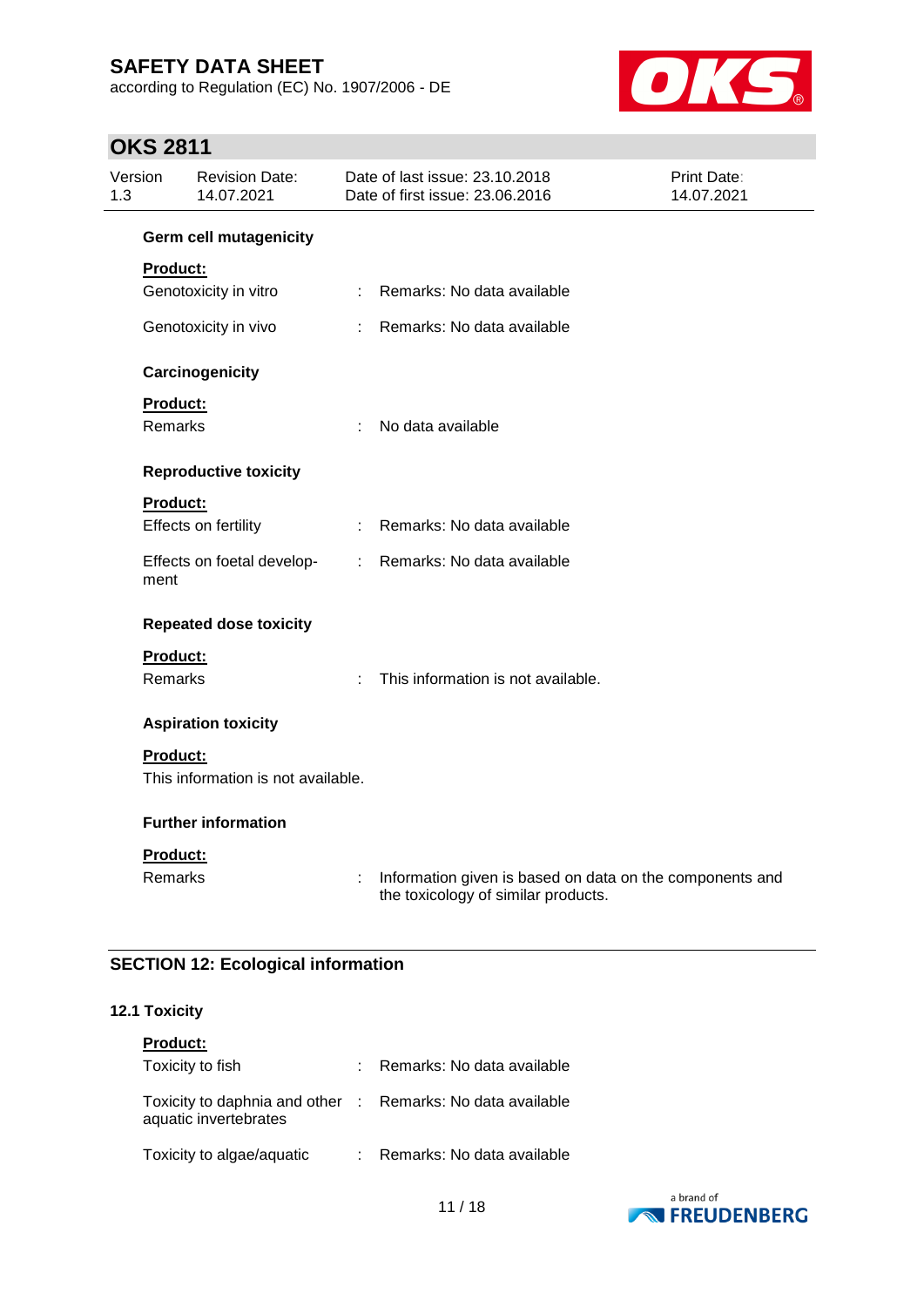according to Regulation (EC) No. 1907/2006 - DE



| Version<br><b>Revision Date:</b><br>1.3<br>14.07.2021 |                         | Date of last issue: 23.10.2018<br><b>Print Date:</b><br>Date of first issue: 23,06,2016<br>14.07.2021 |   |                                                                                                                                                                                                                         |            |
|-------------------------------------------------------|-------------------------|-------------------------------------------------------------------------------------------------------|---|-------------------------------------------------------------------------------------------------------------------------------------------------------------------------------------------------------------------------|------------|
|                                                       | plants                  |                                                                                                       |   |                                                                                                                                                                                                                         |            |
|                                                       |                         | Toxicity to microorganisms                                                                            |   | Remarks: No data available                                                                                                                                                                                              |            |
|                                                       |                         | Components:                                                                                           |   |                                                                                                                                                                                                                         |            |
|                                                       |                         | Amines, coco alkyldimethyl, N-oxides:                                                                 |   |                                                                                                                                                                                                                         |            |
|                                                       |                         | <b>Ecotoxicology Assessment</b><br>Acute aquatic toxicity                                             |   | $\therefore$ Very toxic to aquatic life.                                                                                                                                                                                |            |
|                                                       |                         | 12.2 Persistence and degradability                                                                    |   |                                                                                                                                                                                                                         |            |
|                                                       | <b>Product:</b>         | Biodegradability                                                                                      |   | : Remarks: No data available                                                                                                                                                                                            |            |
|                                                       | ity                     |                                                                                                       |   | Physico-chemical removabil- : Remarks: No data available                                                                                                                                                                |            |
|                                                       |                         | 12.3 Bioaccumulative potential                                                                        |   |                                                                                                                                                                                                                         |            |
|                                                       | <b>Product:</b>         | <b>Bioaccumulation</b>                                                                                |   | Remarks: This mixture contains no substance considered to<br>be persistent, bioaccumulating and toxic (PBT).<br>This mixture contains no substance considered to be very<br>persistent and very bioaccumulating (vPvB). |            |
|                                                       |                         | 12.4 Mobility in soil                                                                                 |   |                                                                                                                                                                                                                         |            |
|                                                       | <b>Product:</b>         |                                                                                                       |   |                                                                                                                                                                                                                         |            |
|                                                       | Mobility                |                                                                                                       |   | Remarks: No data available                                                                                                                                                                                              |            |
|                                                       |                         | Distribution among environ-<br>mental compartments                                                    |   | Remarks: No data available                                                                                                                                                                                              |            |
|                                                       |                         | 12.5 Results of PBT and vPvB assessment                                                               |   |                                                                                                                                                                                                                         |            |
|                                                       | Product:                |                                                                                                       |   |                                                                                                                                                                                                                         |            |
|                                                       | Assessment              |                                                                                                       |   | This substance/mixture contains no components considered<br>to be either persistent, bioaccumulative and toxic (PBT), or<br>very persistent and very bioaccumulative (vPvB) at levels of<br>0.1% or higher              |            |
|                                                       |                         | 12.6 Other adverse effects                                                                            |   |                                                                                                                                                                                                                         |            |
|                                                       | <b>Product:</b><br>tial | Endocrine disrupting poten-                                                                           | ÷ | The substance/mixture does not contain components consid-<br>ered to have endocrine disrupting properties according to<br>REACH Article 57(f) or Commission Delegated regulation                                        | a brand of |

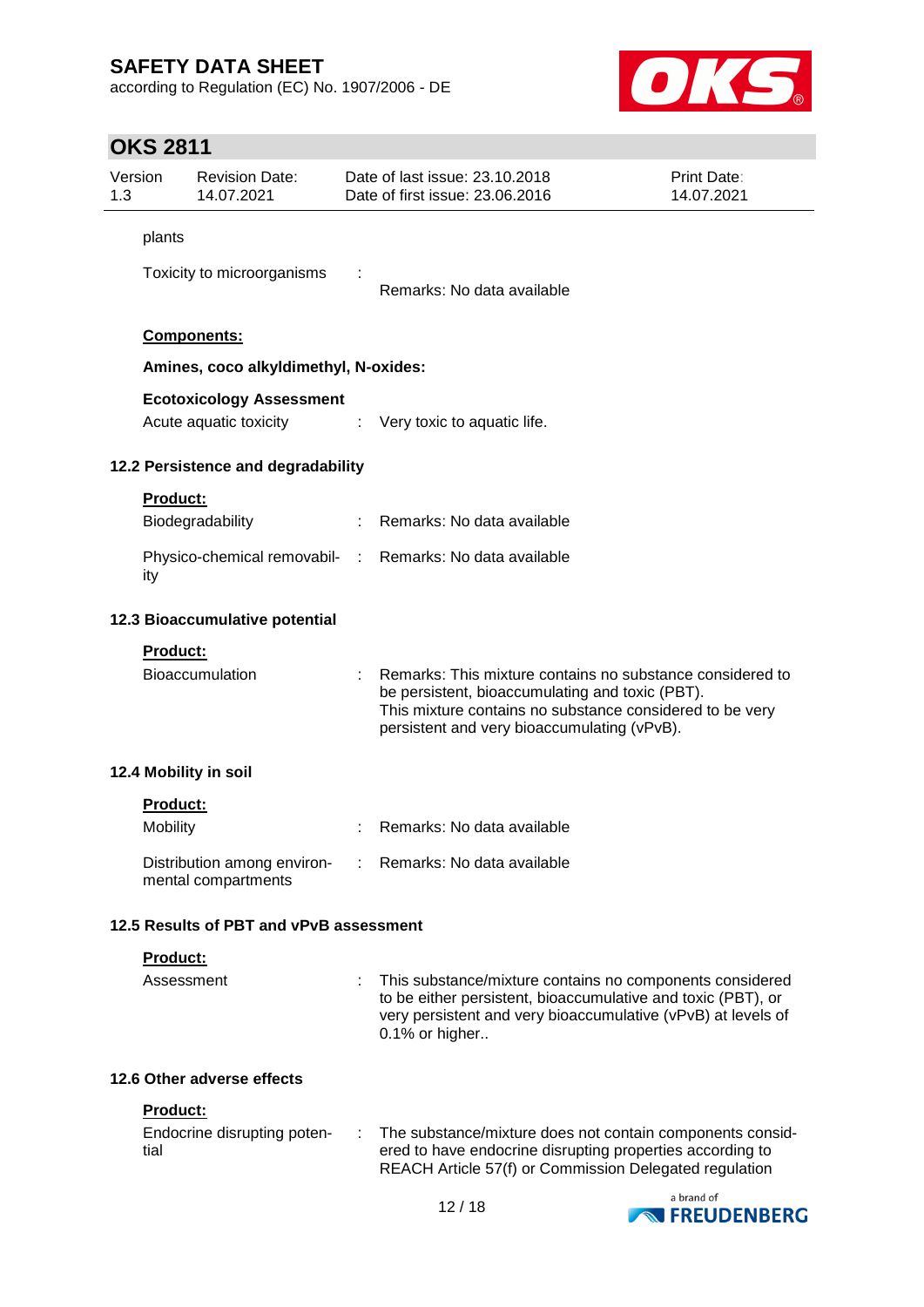according to Regulation (EC) No. 1907/2006 - DE



# **OKS 2811**

| Version<br>1.3 | <b>Revision Date:</b><br>14.07.2021 | Date of last issue: 23.10.2018<br>Date of first issue: 23.06.2016                     | Print Date:<br>14.07.2021 |
|----------------|-------------------------------------|---------------------------------------------------------------------------------------|---------------------------|
|                |                                     | (EU) 2017/2100 or Commission Regulation (EU) 2018/605 at<br>levels of 0.1% or higher. |                           |
| mation         | Additional ecological infor-        | : No information on ecology is available.                                             |                           |

### **SECTION 13: Disposal considerations**

|         | 13.1 Waste treatment methods |                                                                                                                                                                                                                     |
|---------|------------------------------|---------------------------------------------------------------------------------------------------------------------------------------------------------------------------------------------------------------------|
| Product |                              | Do not dispose of with domestic refuse.<br>Dispose of as hazardous waste in compliance with local and<br>national regulations.                                                                                      |
|         |                              | Waste codes should be assigned by the user based on the<br>application for which the product was used.                                                                                                              |
|         | Contaminated packaging<br>÷. | Packaging that is not properly emptied must be disposed of as<br>the unused product.<br>Offer empty spray cans to an established disposal company.<br>Pressurized container: Do not pierce or burn, even after use. |
|         |                              | The following Waste Codes are only suggestions:                                                                                                                                                                     |
|         | Waste Code                   | unused product, packagings not completely emptied<br>16 05 04*, gases in pressure containers (including halons)<br>containing hazardous substances                                                                  |

### **SECTION 14: Transport information**

#### **14.1 UN number**

| <b>ADN</b>                   |    | $:$ UN 1950             |
|------------------------------|----|-------------------------|
| <b>ADR</b>                   |    | $:$ UN 1950             |
| <b>RID</b>                   |    | $\therefore$ UN 1950    |
| <b>IMDG</b>                  |    | $:$ UN 1950             |
| <b>IATA</b>                  |    | $\therefore$ UN 1950    |
| 14.2 UN proper shipping name |    |                         |
| <b>ADN</b>                   |    | : AEROSOLS              |
| <b>ADR</b>                   |    | : AEROSOLS              |
| <b>RID</b>                   |    | : AEROSOLS              |
| <b>IMDG</b>                  |    | : AEROSOLS              |
| <b>IATA</b>                  | t. | Aerosols, non-flammable |

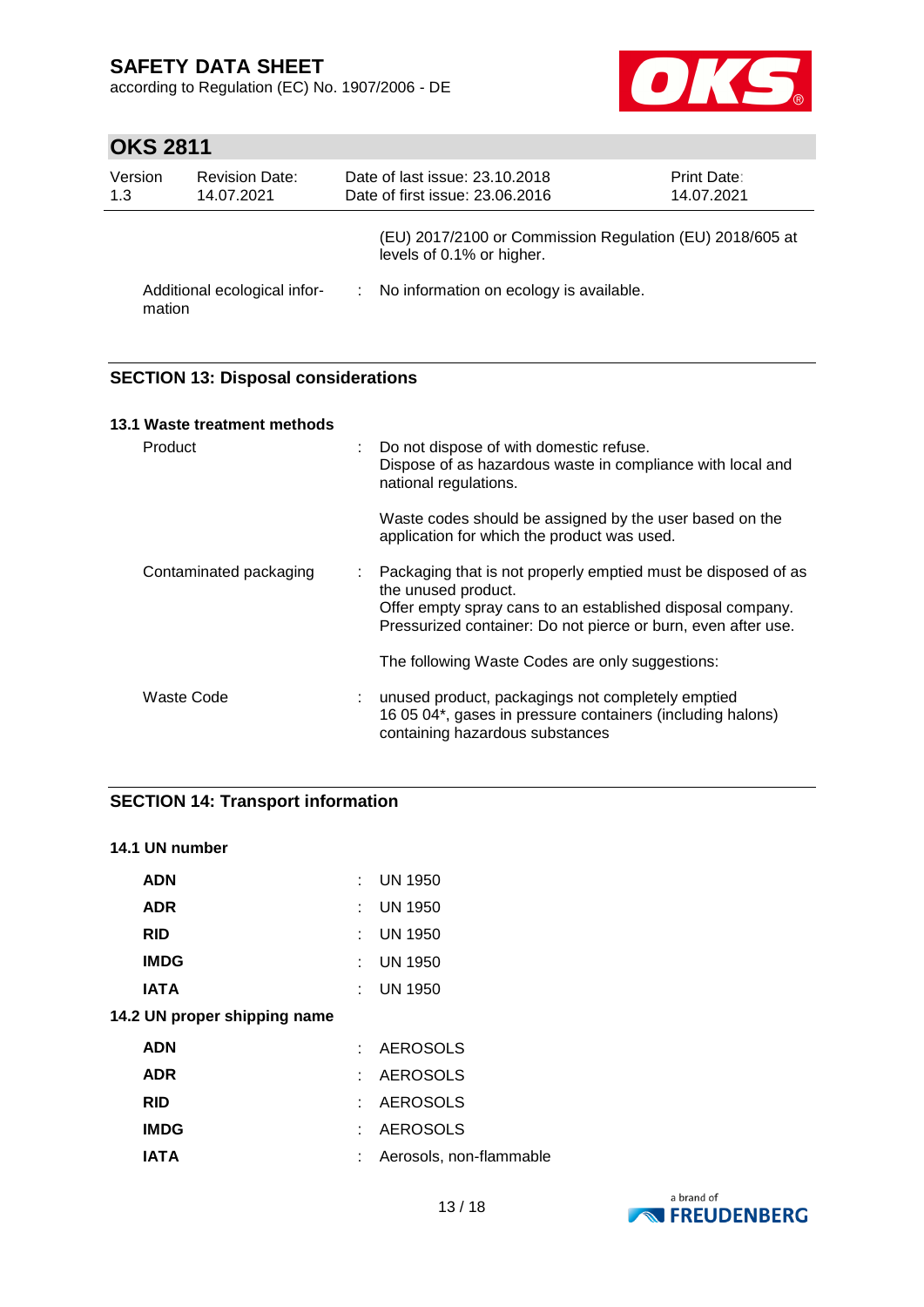according to Regulation (EC) No. 1907/2006 - DE



| Version<br>1.3 |                                   | <b>Revision Date:</b><br>14.07.2021                                                                  |   | Date of last issue: 23.10.2018<br>Date of first issue: 23.06.2016         | <b>Print Date:</b><br>14.07.2021 |  |  |
|----------------|-----------------------------------|------------------------------------------------------------------------------------------------------|---|---------------------------------------------------------------------------|----------------------------------|--|--|
|                | 14.3 Transport hazard class(es)   |                                                                                                      |   |                                                                           |                                  |  |  |
|                | <b>ADN</b>                        |                                                                                                      | t | $\overline{2}$                                                            |                                  |  |  |
|                | <b>ADR</b>                        |                                                                                                      | ÷ | $\overline{2}$                                                            |                                  |  |  |
|                | <b>RID</b>                        |                                                                                                      | ÷ | 2                                                                         |                                  |  |  |
|                | <b>IMDG</b>                       |                                                                                                      | ÷ | 2.2                                                                       |                                  |  |  |
|                | <b>IATA</b>                       |                                                                                                      | ÷ | 2.2                                                                       |                                  |  |  |
|                |                                   | 14.4 Packing group                                                                                   |   |                                                                           |                                  |  |  |
|                | <b>ADN</b>                        |                                                                                                      |   |                                                                           |                                  |  |  |
|                | Labels                            | Packing group<br><b>Classification Code</b>                                                          |   | Not assigned by regulation<br>5A<br>2.2                                   |                                  |  |  |
|                | <b>ADR</b><br>Labels              | Packing group<br><b>Classification Code</b><br>Tunnel restriction code                               |   | Not assigned by regulation<br>5A<br>2.2<br>(E)                            |                                  |  |  |
|                | <b>RID</b><br>Labels              | Packing group<br><b>Classification Code</b><br><b>Hazard Identification Number</b>                   |   | Not assigned by regulation<br>5A<br>20<br>2.2                             |                                  |  |  |
|                | <b>IMDG</b><br>Labels<br>EmS Code | Packing group                                                                                        |   | Not assigned by regulation<br>2.2<br>$F-D, S-U$                           |                                  |  |  |
|                | aircraft)<br>Labels               | <b>IATA (Cargo)</b><br>Packing instruction (cargo<br>Packing instruction (LQ)<br>Packing group       |   | 203<br>Y203<br>Not assigned by regulation<br>Non-flammable, non-toxic Gas |                                  |  |  |
|                | ger aircraft)<br>Labels           | <b>IATA (Passenger)</b><br>Packing instruction (passen-<br>Packing instruction (LQ)<br>Packing group | ÷ | 203<br>Y203<br>Not assigned by regulation<br>Non-flammable, non-toxic Gas |                                  |  |  |
|                |                                   | <b>14.5 Environmental hazards</b>                                                                    |   |                                                                           |                                  |  |  |
|                | <b>ADN</b>                        | Environmentally hazardous                                                                            |   | no                                                                        |                                  |  |  |
|                | <b>ADR</b><br><b>RID</b>          | Environmentally hazardous                                                                            |   | no                                                                        |                                  |  |  |
|                |                                   | Environmentally hazardous                                                                            |   | no                                                                        |                                  |  |  |

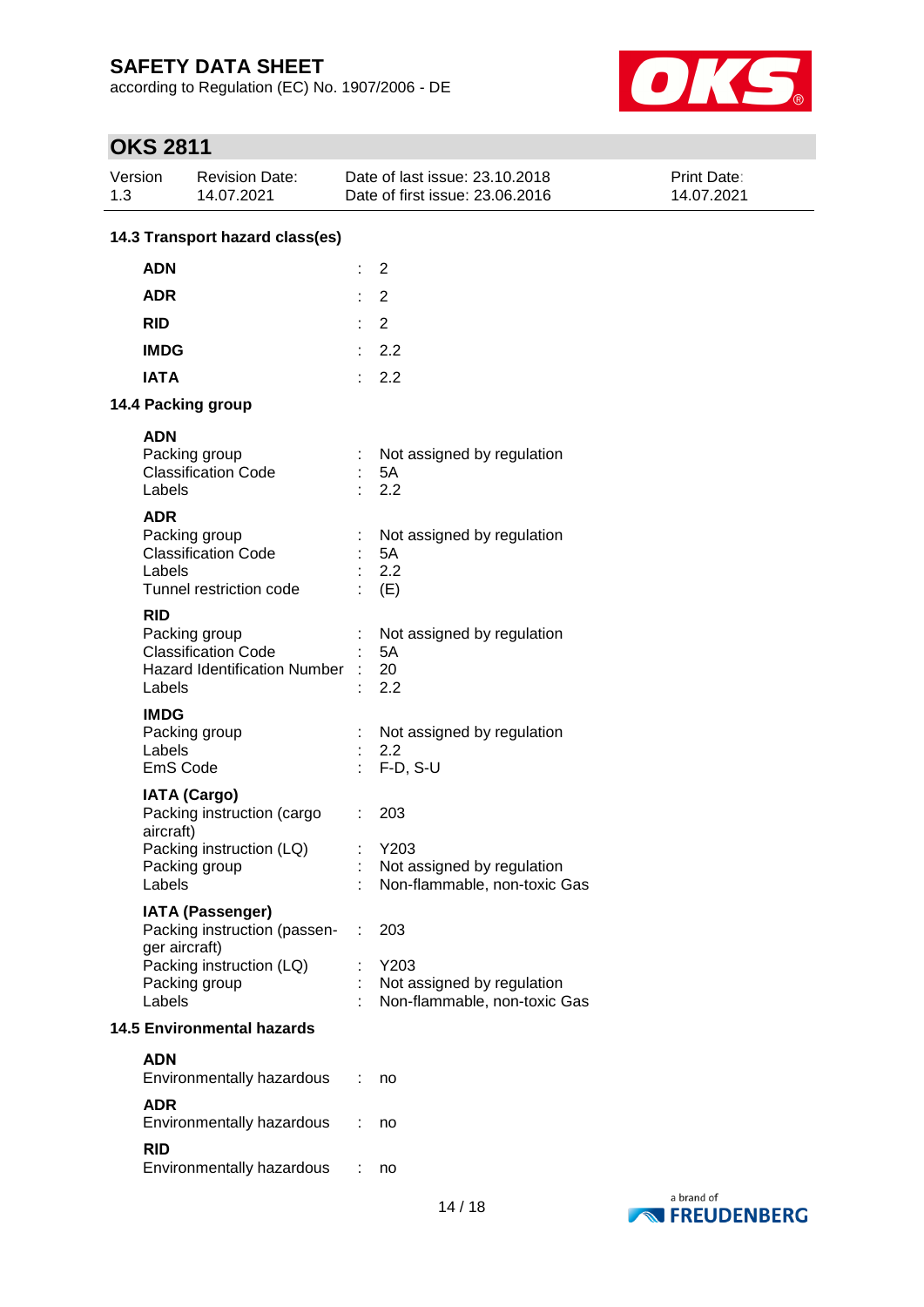according to Regulation (EC) No. 1907/2006 - DE



### **OKS 2811**

| Version     | <b>Revision Date:</b> | Date of last issue: 23.10.2018  | <b>Print Date:</b> |  |  |
|-------------|-----------------------|---------------------------------|--------------------|--|--|
| 1.3         | 14.07.2021            | Date of first issue: 23.06.2016 | 14.07.2021         |  |  |
| <b>IMDG</b> |                       |                                 |                    |  |  |

| Marine pollutant                                     | no |
|------------------------------------------------------|----|
| <b>IATA (Passenger)</b><br>Environmentally hazardous | no |
| <b>IATA (Cargo)</b>                                  |    |
| <b>Environmentally hazardous</b>                     | no |

#### **14.6 Special precautions for user**

The transport classification(s) provided herein are for informational purposes only, and solely based upon the properties of the unpackaged material as it is described within this Safety Data Sheet. Transportation classifications may vary by mode of transportation, package sizes, and variations in regional or country regulations.

#### **14.7 Transport in bulk according to Annex II of Marpol and the IBC Code**

| Remarks | Not applicable for product as supplied. |
|---------|-----------------------------------------|
|---------|-----------------------------------------|

#### **SECTION 15: Regulatory information**

#### **15.1 Safety, health and environmental regulations/legislation specific for the substance or mixture**

| REACH - Candidate List of Substances of Very High<br>Concern for Authorisation (Article 59).                                                         | ÷. | This product does not contain sub-<br>stances of very high concern (Regu-<br>lation (EC) No 1907/2006 (REACH),<br>Article 57). |
|------------------------------------------------------------------------------------------------------------------------------------------------------|----|--------------------------------------------------------------------------------------------------------------------------------|
| REACH - List of substances subject to authorisation<br>(Annex XIV)                                                                                   |    | : Not applicable                                                                                                               |
| Regulation (EC) No 1005/2009 on substances that de-<br>plete the ozone layer                                                                         | t. | Not applicable                                                                                                                 |
| Regulation (EU) 2019/1021 on persistent organic pollu-<br>tants (recast)                                                                             |    | : Not applicable                                                                                                               |
| Regulation (EC) No 649/2012 of the European Parlia-<br>ment and the Council concerning the export and import<br>of dangerous chemicals               |    | Not applicable                                                                                                                 |
| REACH - Restrictions on the manufacture, placing on<br>the market and use of certain dangerous substances,<br>preparations and articles (Annex XVII) |    | Not applicable                                                                                                                 |

Seveso III: Directive 2012/18/EU of the European Parliament and of the Council on the control of major-accident hazards involving dangerous substances. Not applicable

| Water contaminating class | WGK 1 slightly hazardous to water               |
|---------------------------|-------------------------------------------------|
| (Germany)                 | Classification according to AwSV, Annex 1 (5.2) |

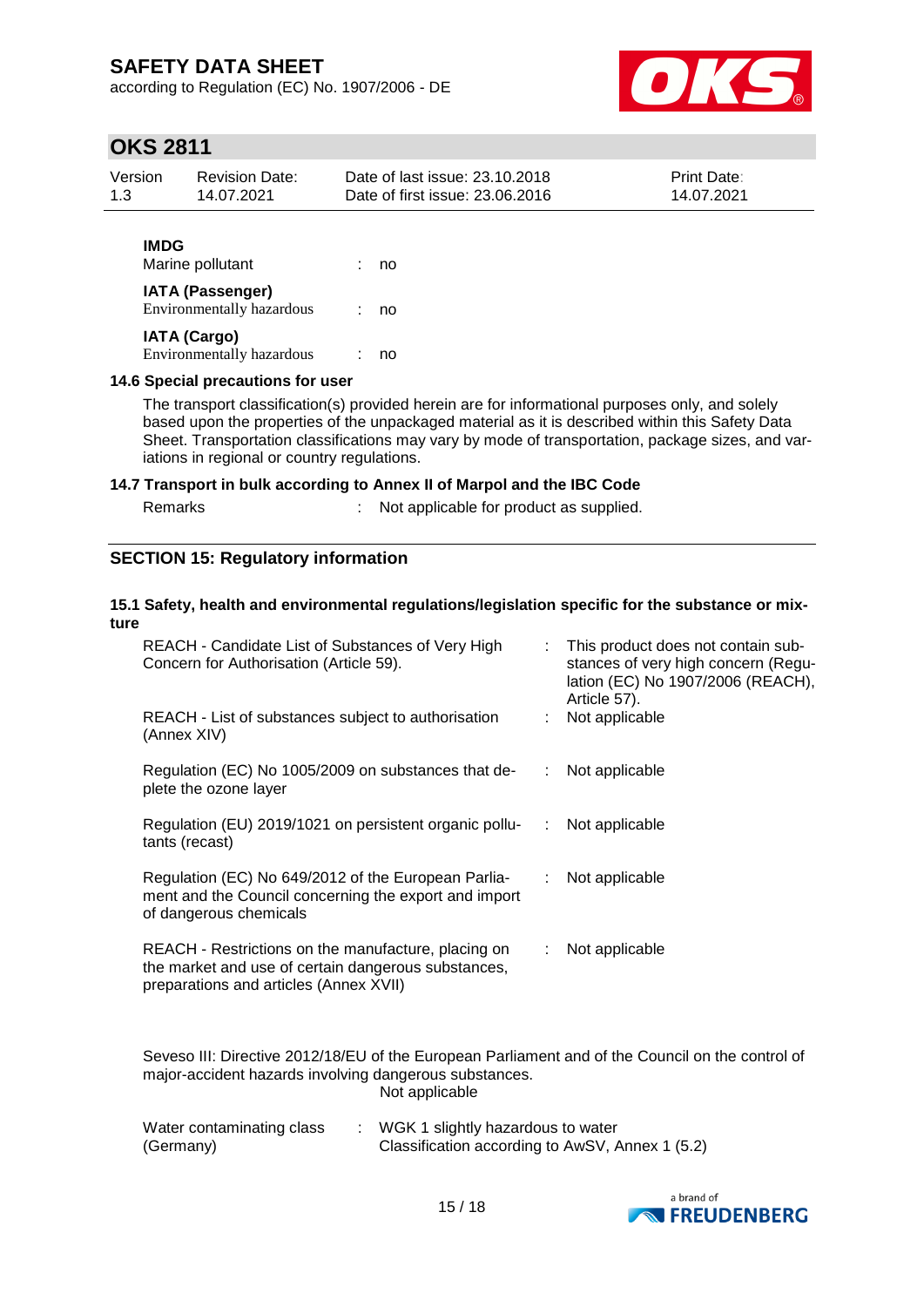according to Regulation (EC) No. 1907/2006 - DE



### **OKS 2811**

| Version<br>1.3         |  | <b>Revision Date:</b><br>14.07.2021                                                                                                                                                                                                                                                                                       | Date of last issue: 23.10.2018<br>Date of first issue: 23.06.2016                                                                                                      | <b>Print Date:</b><br>14.07.2021 |
|------------------------|--|---------------------------------------------------------------------------------------------------------------------------------------------------------------------------------------------------------------------------------------------------------------------------------------------------------------------------|------------------------------------------------------------------------------------------------------------------------------------------------------------------------|----------------------------------|
| TA Luft List (Germany) |  | Total dust:<br>Not applicable<br>Inorganic substances in powdered form:<br>Not applicable<br>Inorganic substances in vapour or gaseous form:<br>portion Class 4: 1,45 %<br>Organic Substances:<br>portion Class 1: 0,3 %<br>others: 35,18 %<br>Carcinogenic substances:<br>Not applicable<br>Mutagenic:<br>Not applicable |                                                                                                                                                                        |                                  |
|                        |  |                                                                                                                                                                                                                                                                                                                           | Toxic to reproduction:<br>Not applicable                                                                                                                               |                                  |
|                        |  | Volatile organic compounds                                                                                                                                                                                                                                                                                                | Directive 2010/75/EU of 24 November 2010 on industrial<br>emissions (integrated pollution prevention and control)<br>Volatile organic compounds (VOC) content: 35,18 % |                                  |

#### **15.2 Chemical safety assessment**

This information is not available.

#### **SECTION 16: Other information**

| H <sub>270</sub> | : May cause or intensify fire; oxidizer.              |
|------------------|-------------------------------------------------------|
| H <sub>280</sub> | : Contains gas under pressure; may explode if heated. |
| H315             | Causes skin irritation.                               |
| H317             | May cause an allergic skin reaction.                  |
| H318             | : Causes serious eye damage.                          |
| H330             | Fatal if inhaled.                                     |
| H400             | : Very toxic to aquatic life.                         |
|                  |                                                       |

#### **Full text of other abbreviations**

| DE TRGS 900       | Germany. TRGS 900 - Occupational exposure limit values. |
|-------------------|---------------------------------------------------------|
| DE TRGS 900 / AGW | Time Weighted Average                                   |

ADN - European Agreement concerning the International Carriage of Dangerous Goods by Inland Waterways; ADR - European Agreement concerning the International Carriage of Dangerous Goods by Road; AIIC - Australian Inventory of Industrial Chemicals; ASTM - American Society for the Testing of Materials; bw - Body weight; CLP - Classification Labelling Packaging Regulation; Regulation (EC) No 1272/2008; CMR - Carcinogen, Mutagen or Reproductive Toxicant; DIN - Standard of the German Institute for Standardisation; DSL - Domestic Substances List (Canada);

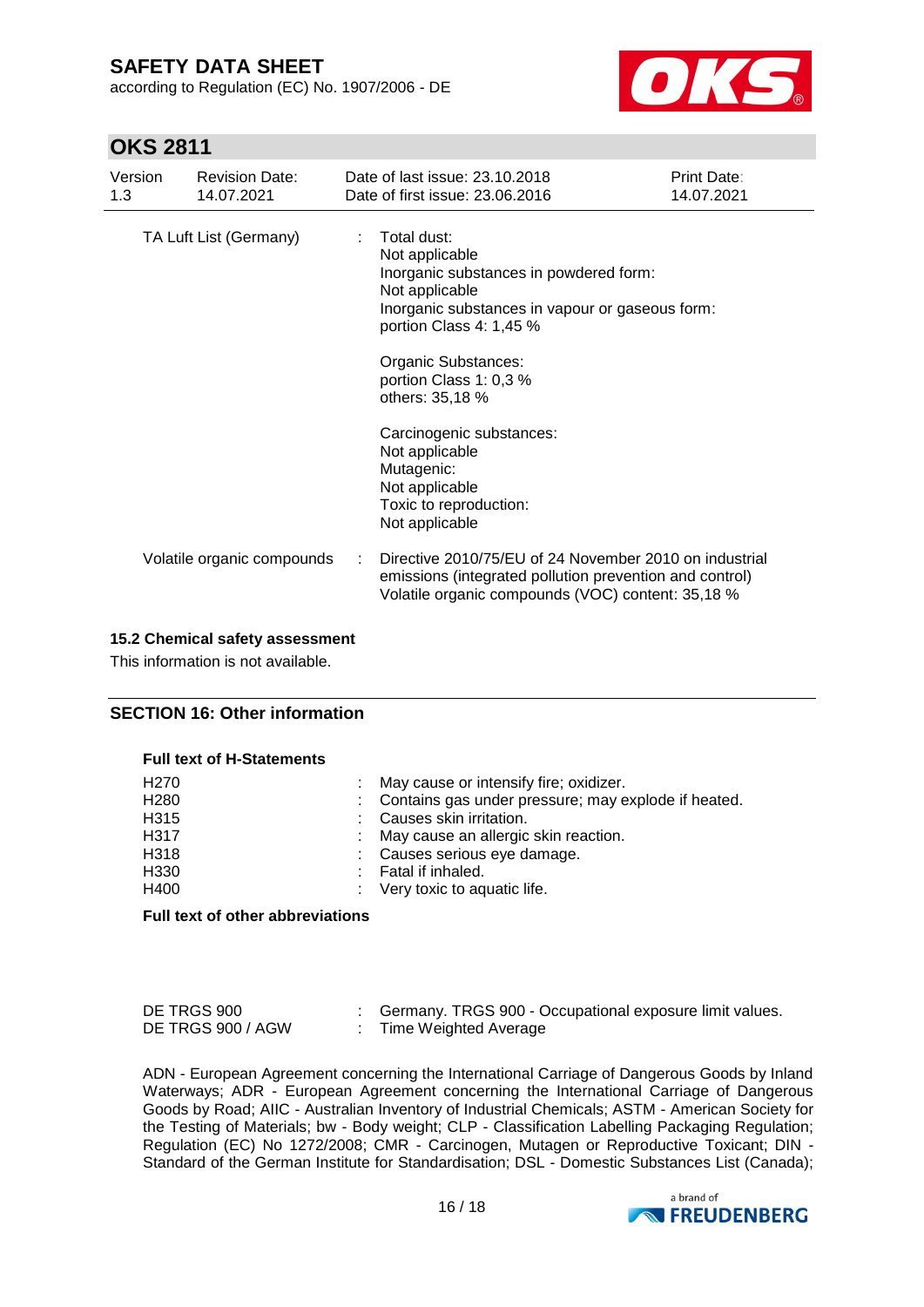according to Regulation (EC) No. 1907/2006 - DE



### **OKS 2811**

| Version | <b>Revision Date:</b> | Date of last issue: 23.10.2018  | <b>Print Date:</b> |
|---------|-----------------------|---------------------------------|--------------------|
| 1.3     | 14.07.2021            | Date of first issue: 23,06,2016 | 14.07.2021         |

ECHA - European Chemicals Agency; EC-Number - European Community number; ECx - Concentration associated with x% response; ELx - Loading rate associated with x% response; EmS - Emergency Schedule; ENCS - Existing and New Chemical Substances (Japan); ErCx - Concentration associated with x% growth rate response; GHS - Globally Harmonized System; GLP - Good Laboratory Practice; IARC - International Agency for Research on Cancer; IATA - International Air Transport Association; IBC - International Code for the Construction and Equipment of Ships carrying Dangerous Chemicals in Bulk; IC50 - Half maximal inhibitory concentration; ICAO - International Civil Aviation Organization; IECSC - Inventory of Existing Chemical Substances in China; IMDG - International Maritime Dangerous Goods; IMO - International Maritime Organization; ISHL - Industrial Safety and Health Law (Japan); ISO - International Organisation for Standardization; KECI - Korea Existing Chemicals Inventory; LC50 - Lethal Concentration to 50 % of a test population; LD50 - Lethal Dose to 50% of a test population (Median Lethal Dose); MARPOL - International Convention for the Prevention of Pollution from Ships; n.o.s. - Not Otherwise Specified; NO(A)EC - No Observed (Adverse) Effect Concentration; NO(A)EL - No Observed (Adverse) Effect Level; NOELR - No Observable Effect Loading Rate; NZIoC - New Zealand Inventory of Chemicals; OECD - Organization for Economic Co-operation and Development; OPPTS - Office of Chemical Safety and Pollution Prevention; PBT - Persistent, Bioaccumulative and Toxic substance; PICCS - Philippines Inventory of Chemicals and Chemical Substances; (Q)SAR - (Quantitative) Structure Activity Relationship; REACH - Regulation (EC) No 1907/2006 of the European Parliament and of the Council concerning the Registration, Evaluation, Authorisation and Restriction of Chemicals; RID - Regulations concerning the International Carriage of Dangerous Goods by Rail; SADT - Self-Accelerating Decomposition Temperature; SDS - Safety Data Sheet; SVHC - Substance of Very High Concern; TCSI - Taiwan Chemical Substance Inventory; TRGS - Technical Rule for Hazardous Substances; TSCA - Toxic Substances Control Act (United States); UN - United Nations; vPvB - Very Persistent and Very Bioaccumulative

# **Further information Classification of the mixture: Classification procedure:**

Aerosol 3 **H229** H229 Based on product data or assessment

This safety data sheet applies only to products as originally packed and labelled. The information contained therein may not be reproduced or modified without our express written permission. Any forwarding of this document is only permitted to the extent required by law. Any further, in particular public, dissemination of the safety data sheet (e.g. as a document for download from the Internet) is not permitted without our express written consent. We provide our customers with amended safety data sheets as prescribed by law. The customer is responsible for passing on safety data sheets and any amendments contained therein to its own customers, employees and other users of the product. We provide no guarantee that safety data sheets received by users from third parties are up-to-date. All information and instructions in this safety data sheet have been compiled to the best of our knowledge and are based on the information available to us on the day of publication. The information provided is intended to describe the product in relation to the required safety measures; it is neither an assurance of characteristics nor a guarantee of the product's suitability for particular applications and does not justify any contractual legal relationship. The existence of a safety data sheet for a particular jurisdiction does not necessarily mean that import or use within that jurisdiction is legally permitted. If you have any questions, please contact your responsible sales contact or authorized trading partner.